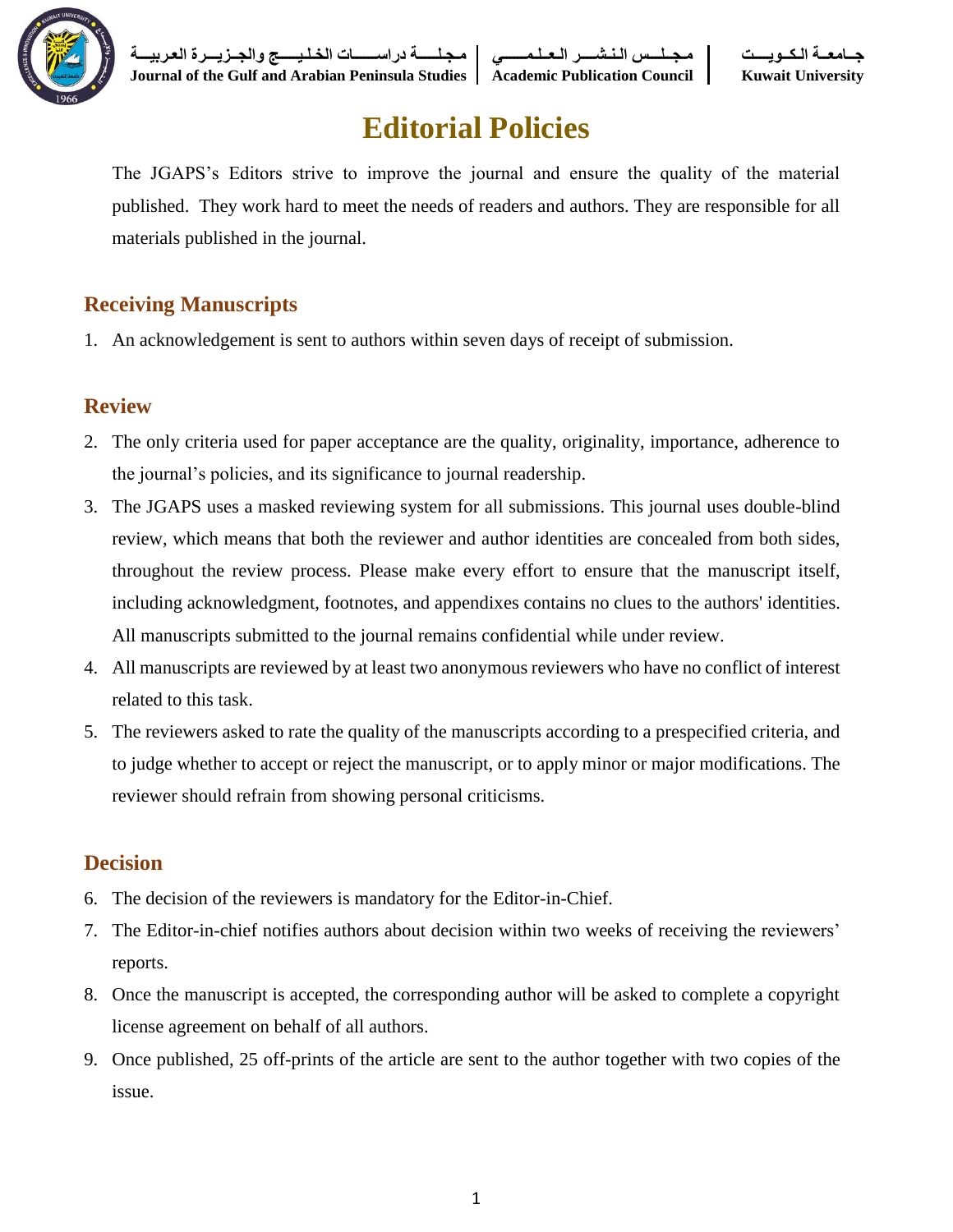

**جــامعــة الـكــويــــت مـجــلـــس الـنـشــــر الـعــلـمــــــي مـجـلـــــة دراســــــات الخـلـيـــــج والجــزيـــرة العـربيـــة Journal of the Gulf and Arabian Peninsula Studies Academic Publication Council Kuwait University**

- 10. The editorial board reserves the right to acceptance or rejection submissions not consistence with the journal's publication rules and policies or not prepared in accordance with the journal's guidelines.
- 11. The journal may provide an author whose manuscript is declined with the reviewers' comments, maintaining meanwhile the anonymity of the reviewers. However, the author cannot resubmit the same rejected manuscript even if all corrections are made.
- 12. Authors have the right to appeal against the editorial decisions. Appeals should be referred first to the journal Editor-in-chief via journal's email. Unresolved matters with authors will be directed to Academic Publication Council.
- 13. Submitted material is not returned to authors whether approved for publication or not. Authors are notified in case their submission is declined.

### **Modifications**

- 14. In case authors are requested to make changes to their manuscript, the revised version should be received within two months following the request unless the author request reasonable extension.
- 15. The editors may modify typescripts to eliminate ambiguity or repetition to ensure clarity.
- 16. If the author discovers any significant mistakes or wrong data, they should promptly notify the journal, and collaborate to correct or to withdraw the manuscript. If such notifications came from a third party, the journal would notify the author who should correct or withdraw the article.

## **Copyrights**

- 17. Once the paper is typeset, the author will be notified by email, and asked to proof read it and returned within 36 hours from receipt of the proof.
- 18. The Journal reserves all copyrights. A special permission to wave these rights must be obtained from the Journal in case the author seeks permission to reprint elsewhere, provided three years have lapsed from date of publication.
- 19. The author can publish the abstract of the accepted manuscript in newspapers, websites, or conferences, providing that they declare that the manuscript is accepted for publication by the journal.
- 20. The author can present the published article for awards, competitions, or academic promotion, provide that the provided party should not republish the article without written permission from the journal. In all cases, the publication details for the article should be mentioned.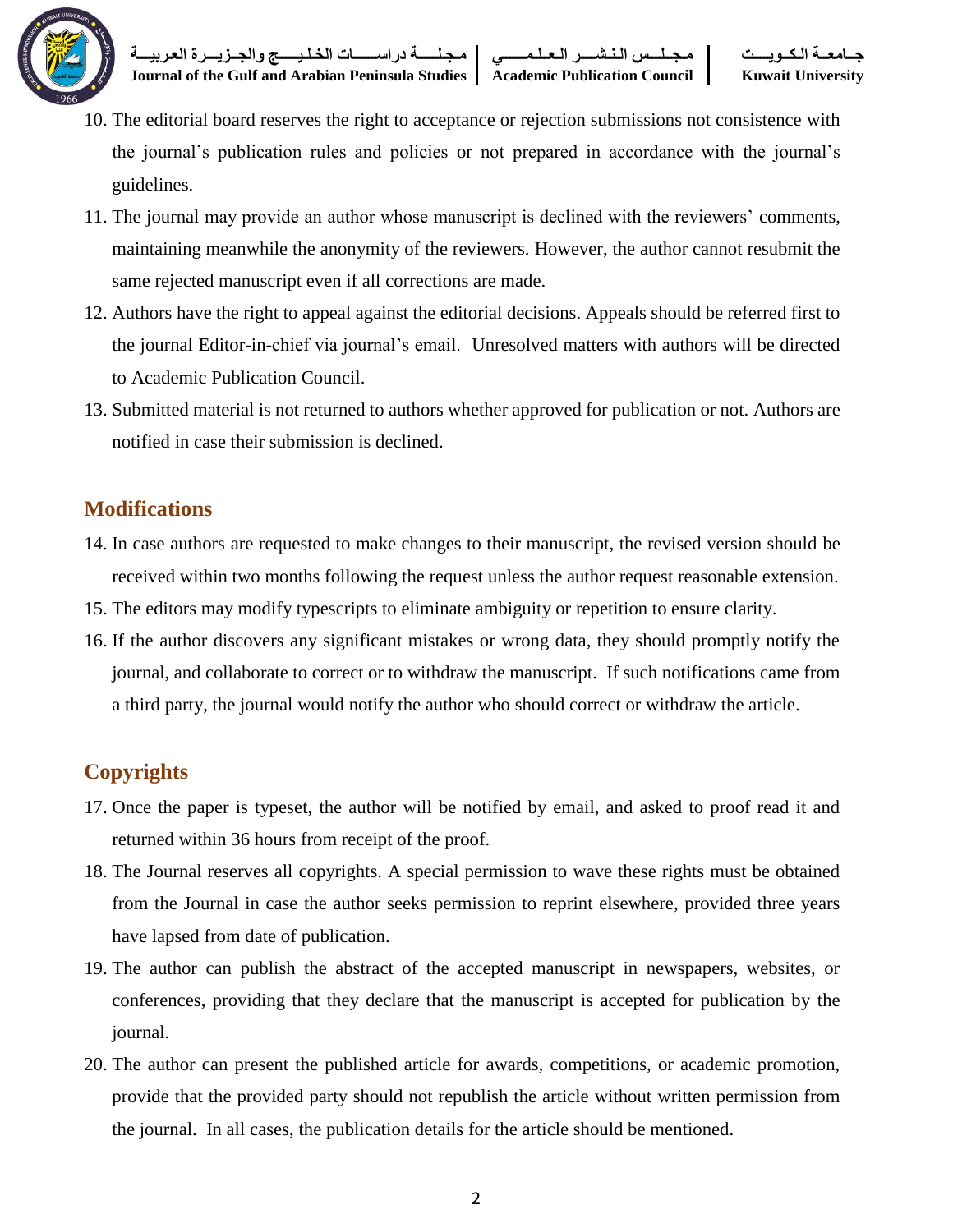

**جــامعــة الـكــويــــت مـجــلـــس الـنـشــــر الـعــلـمــــــي مـجـلـــــة دراســــــات الخـلـيـــــج والجــزيـــرة العـربيـــة**

**Journal of the Gulf and Arabian Peninsula Studies | Academic Publication Council | Kuwait University** 

#### **Financials**

- 21. The journal covers all publication costs.
- 22. No fees or charges are required for manuscript processing or publishing materials except for colored figures if requested by authors.
- 23. No honorariums are paid for publishing articles unless commissioned by the Journal.
- 24. The journal does not receive, accept, or publish advertisement materials.

## **Criticism**

- 25. The Journal welcomes cogent criticisms of published work and may publish it if appropriate for publication. Please forward any clarifications and criticisms for the Editor-in-chief via journal's email.
- 26. The journal is willing to publish any corrections, clarifications, retractions and apologies when needed. Acceptance is not based on positivity or negativity of the results.

### **Breaching of Conducts**

- 27. The Journal takes quick measures and actions in case of any breach of its conducts by the author, or for any later-arisen ethical issues related to the submitted research, even after years of publication.
	- If later proven to the Journal that a researcher had published the submitted research, hard or soft format, prior to or after submission for publication, the author will be banned from publication with the Journal and other journals of the Academic Publication Council,. The author's affiliated institute will be notified.
	- If a plagiarism is discovered for the submitted manuscript, the Journal will take the following measures:
		- o If the author does not work at Kuwait University:
			- The Journal withdraws and deletes the manuscript or the article from its databases and archives, while keeping a copy for any future measures against the author.
			- The Journal publishes an explanatory announcement of the incident in its website and the following issue.
			- The author shall incur all the expenses spent by the Journal for publishing that article.